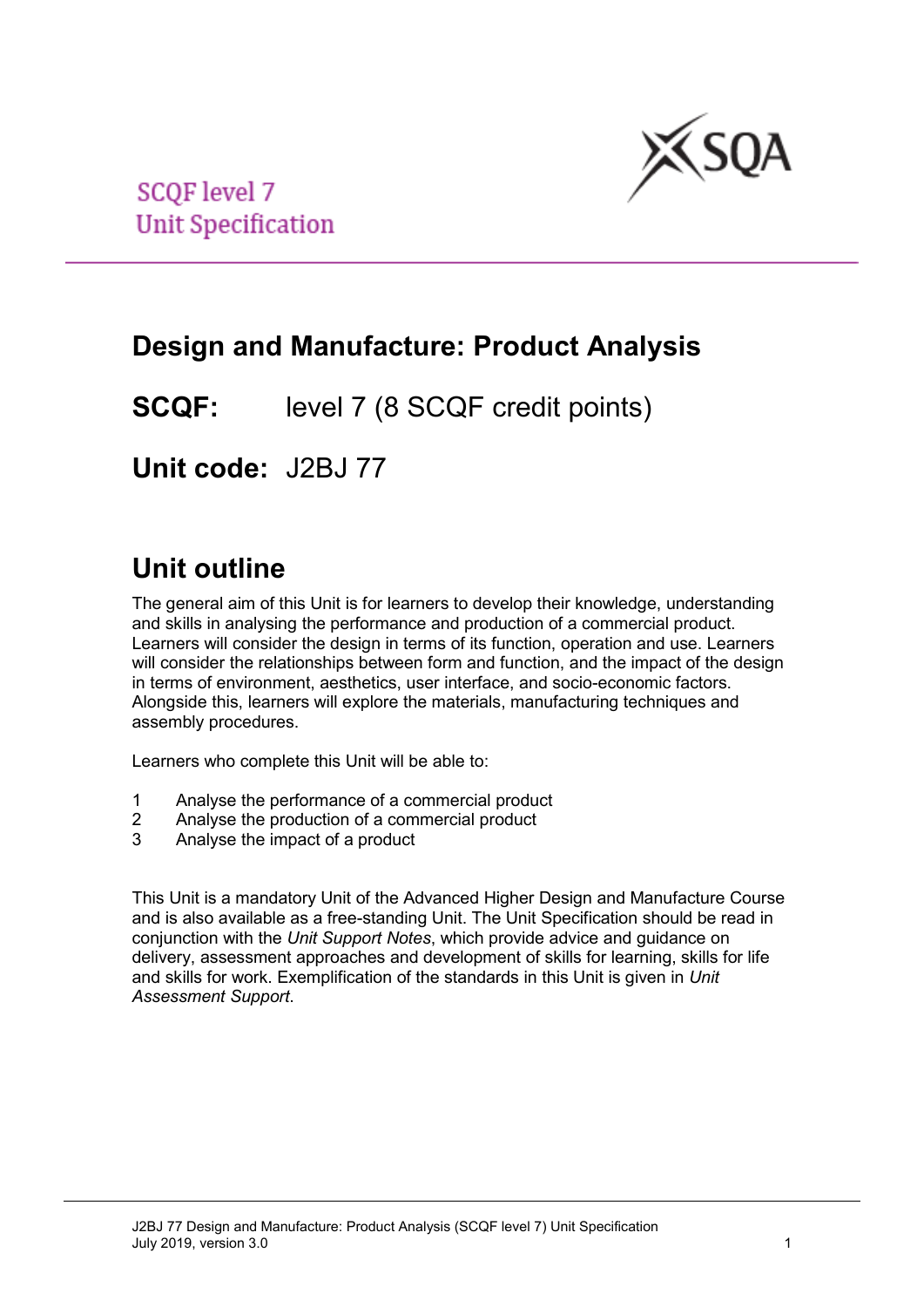## **Recommended entry**

Entry to this Unit is at the discretion of the centre. However, learners would normally be expected to have attained the skills, knowledge and understanding required by one or more of the following or equivalent qualifications and/or experience:

♦ Higher Design and Manufacture Course or relevant Units

### **Equality and inclusion**

This Unit Specification has been designed to ensure that there are no unnecessary barriers to learning or assessment. The individual needs of learners should be taken into account when planning learning experiences, selecting assessment methods or considering alternative evidence. For further information, please refer to the *Unit Support Notes.*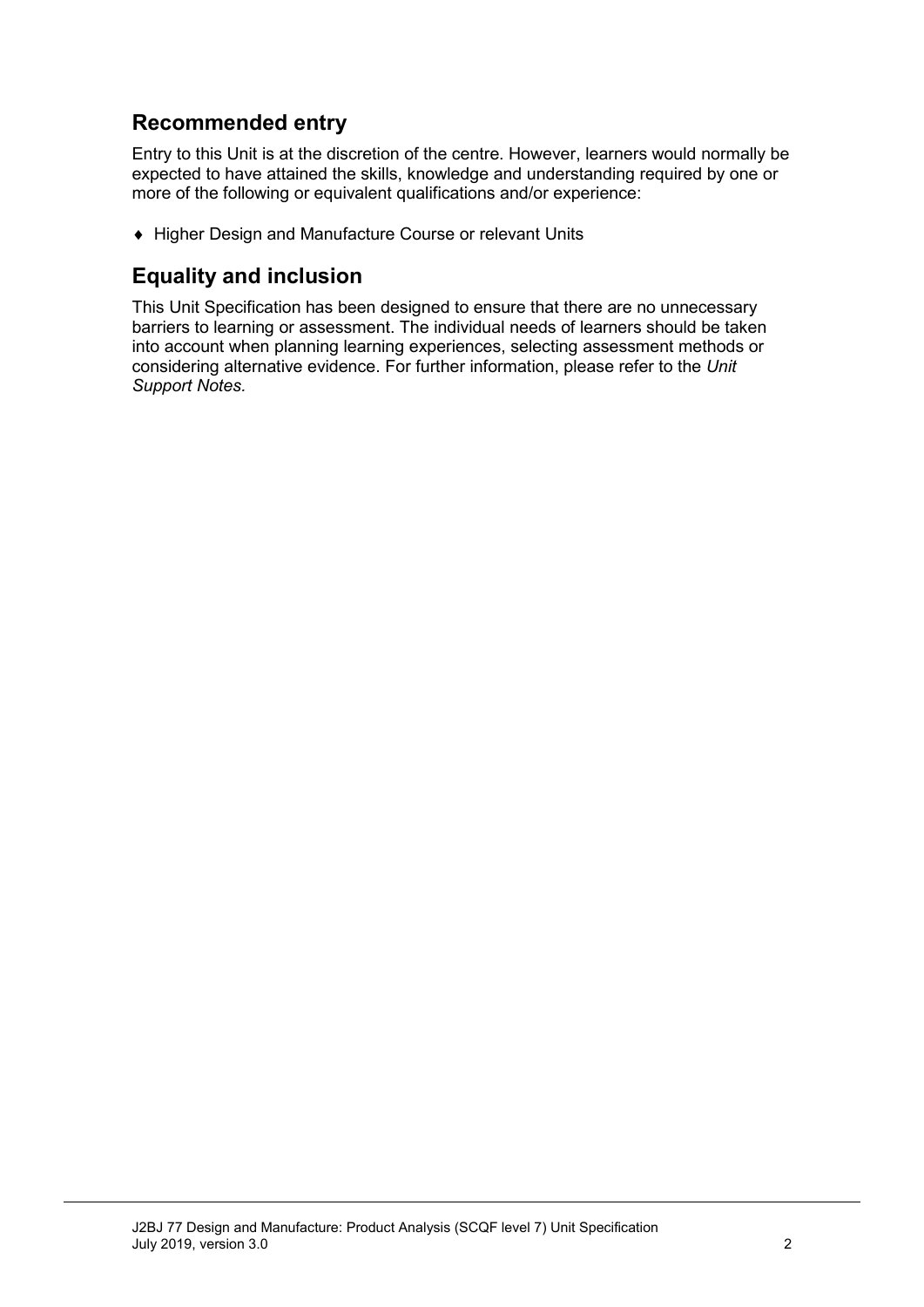# **Standards**

## **Outcomes and assessment standards**

### **Outcome 1**

The learner will:

#### **1 Analyse the performance of a commercial product by:**

- 1.1 Evaluating the performance of a commercial product
- 1.2 Explaining the function of, and the relationships between, the main component parts

## **Outcome 2**

The learner will:

#### **2 Analyse the production of a commercial product by:**

- 2.1 Explaining the suitability of the materials, manufacturing processes and production methods used
- 2.2 Explaining the function of specific manufactured features
- 2.3 Explaining the suitability of assembly methods

## **Outcome 3**

The learner will:

- **3 Analyse the impact of a product by:**
- 3.1 Analysing the impact of a commercial product on society, economy and the environment

# **Evidence requirements for the Unit**

Assessors should use their professional judgement, subject knowledge and experience, and understanding of their learners, to determine the most appropriate ways to generate evidence and the conditions and contexts in which they are used.

Evidence is required that the learner has met the Outcomes and Assessment Standards.

Outcomes may be met using a variety of methods and techniques — those which best support the context of the activity — and will therefore be a combination of approaches.

Evidence may be presented for individual Outcomes or it may be gathered for the Unit as a whole through combining assessment holistically in one connected activity. If the latter is used it must be clear how the evidence gathered covers each Outcome.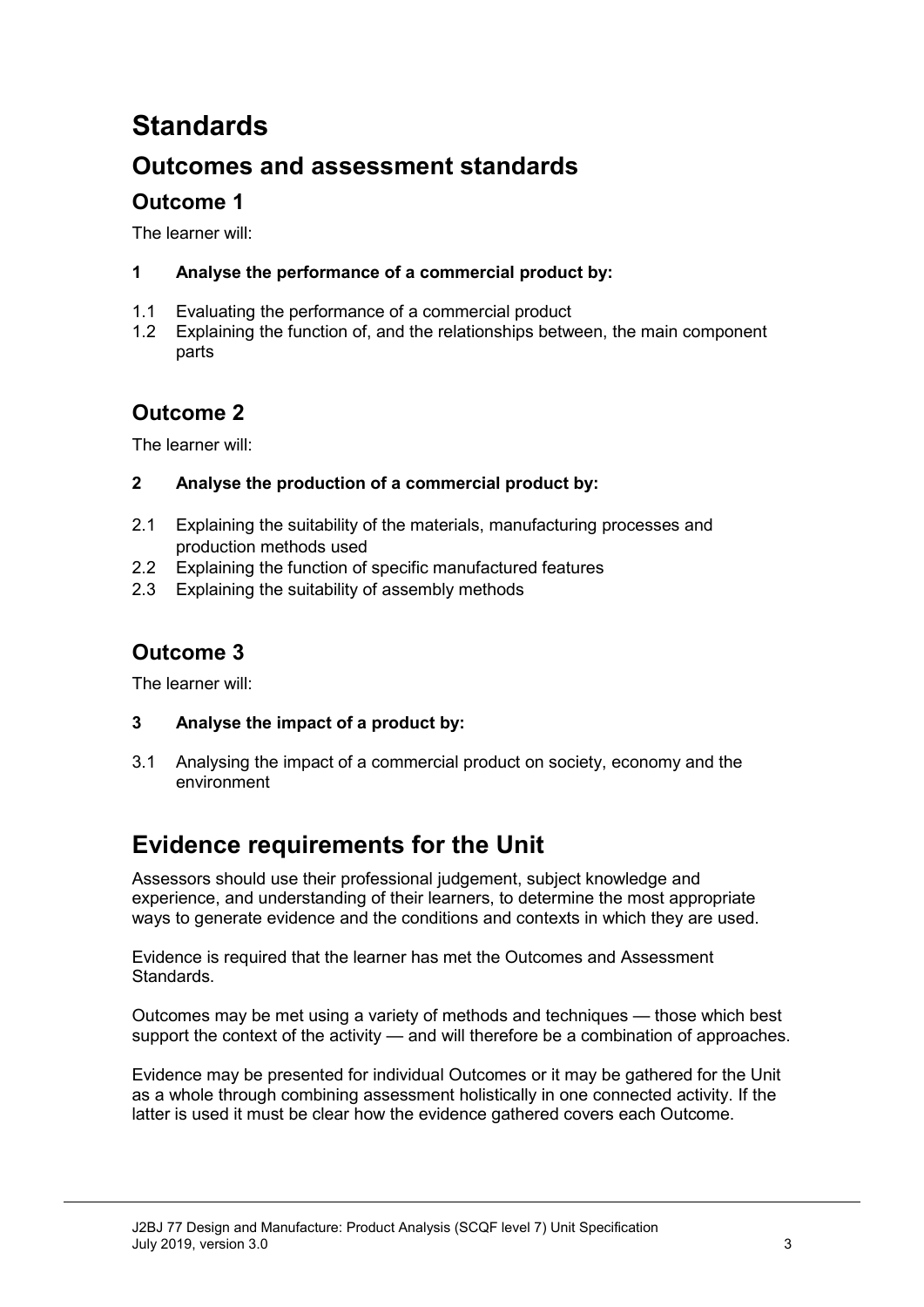For this Unit, learners will be required to provide evidence of:

- ♦ analytical skills in relation to the performance and production of commercial products
- ♦ evaluation skills in assessing the impact of product design decisions

Exemplification of assessment is provided in *Unit Assessment Support*. Advice and guidance on possible approaches to assessment is provided in the *Unit Support Notes.*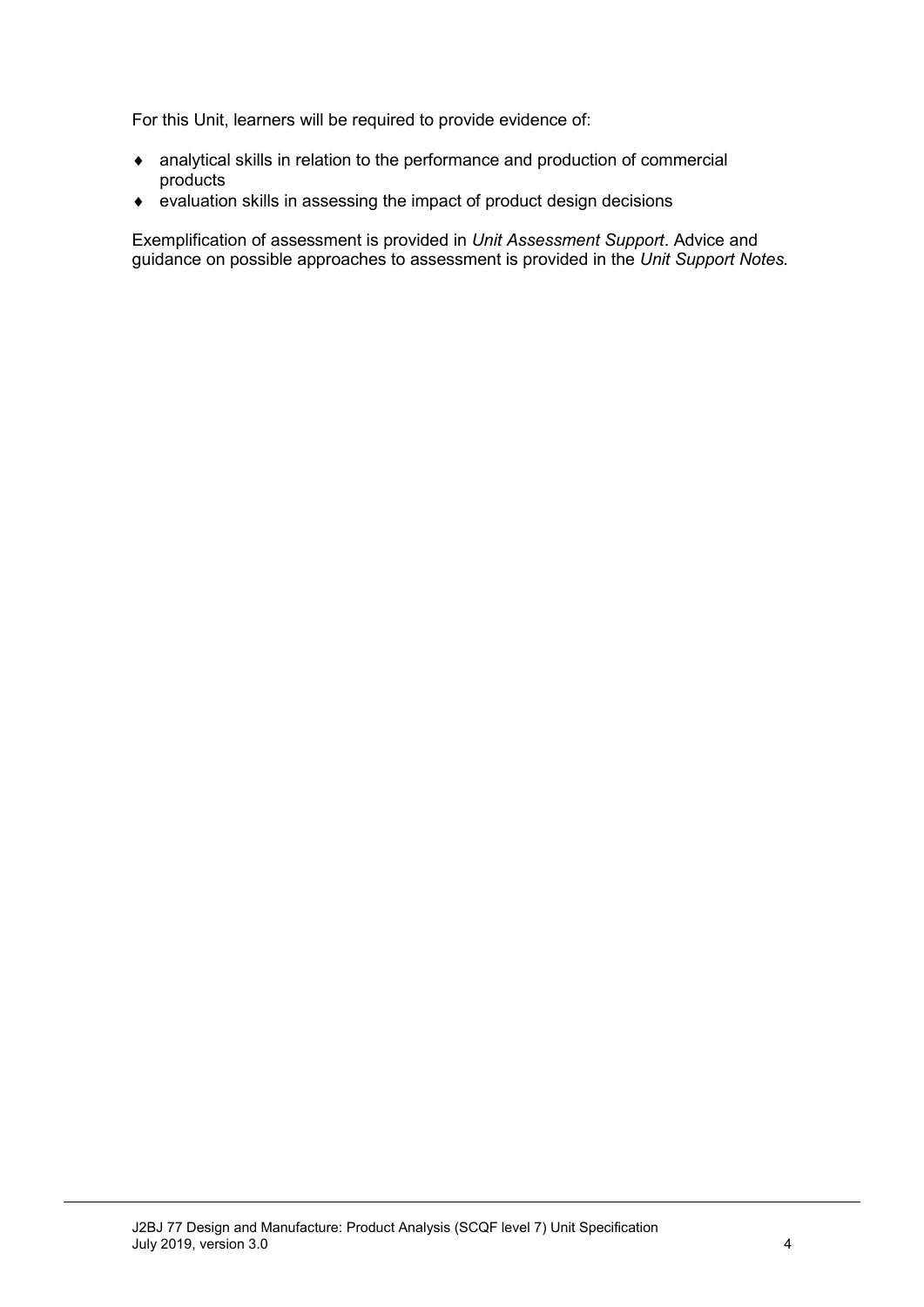# **Development of skills for learning, skills for life and skills for work**

It is expected that learners will develop broad, generic skills through this Unit. The skills that learners will be expected to improve on and develop through the Unit are based on SQA's *Skills Framework: Skills for Learning, Skills for Life and Skills for Work and* drawn from the main skills areas listed below. These must be built into the Unit where there are appropriate opportunities.

#### **2 Numeracy**

2.3 Information handling

#### **4 Employability, enterprise and citizenship**

4.2 Information and communication technology (ICT)

#### **5 Thinking skills**

- 5.4 Analysing and evaluating
- 5.5 Creating

Amplification of these is given in SQA's *Skills Framework: Skills for Learning, Skills for Life and Skills for Work.* The level of these skills should be at the same SCQF level of the Unit and be consistent with the SCQF level descriptor. Further information on building in skills for learning, skills for life and skills for work is given in the *Unit Support Notes.*